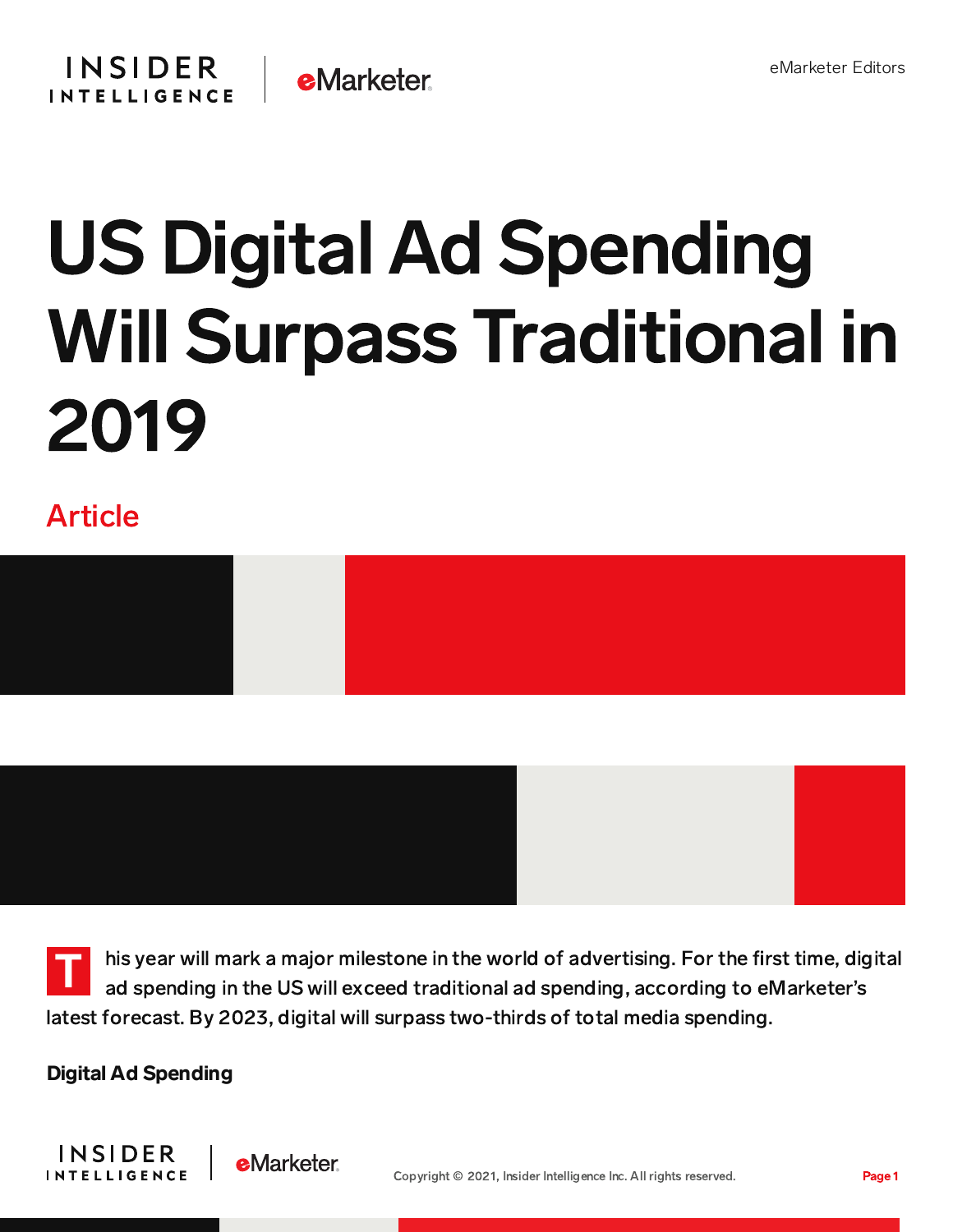Total digital ad spending in the US will grow 19% to \$129.34 billion this year—54.2% of estimated total US ad spending. And mobile will continue its dominance, accounting for more than two-thirds of digital ad spending, at \$87.06 billion this year.

Also for the first time, the combined share of the duopoly (Google and Facebook) will drop, even as their revenues grow.



The big winner this year will be No. 3 player Amazon, which continues to take share from just about everyone. Its US ad business will grow more than 50% this year and its share of the US digital ad market will swell to 8.8% this year.

"Amazon offers a major benefit to advertisers, especially CPG and direct-to-consumer [D2C] brands," said eMarketer forecasting director Monica Peart. "The platform is rich with shoppers' behavioral data for targeting and provides access to purchase data in real time. This type of access was once only available through the retail partner to share at their discretion. But with Amazon's suite of sponsored ads, marketers have unprecedented access to the 'shelves' where consumers are shopping."

## Traditional Ad Spending

**e**Marketer

**INSIDER** 

**INTELLIGENCE**